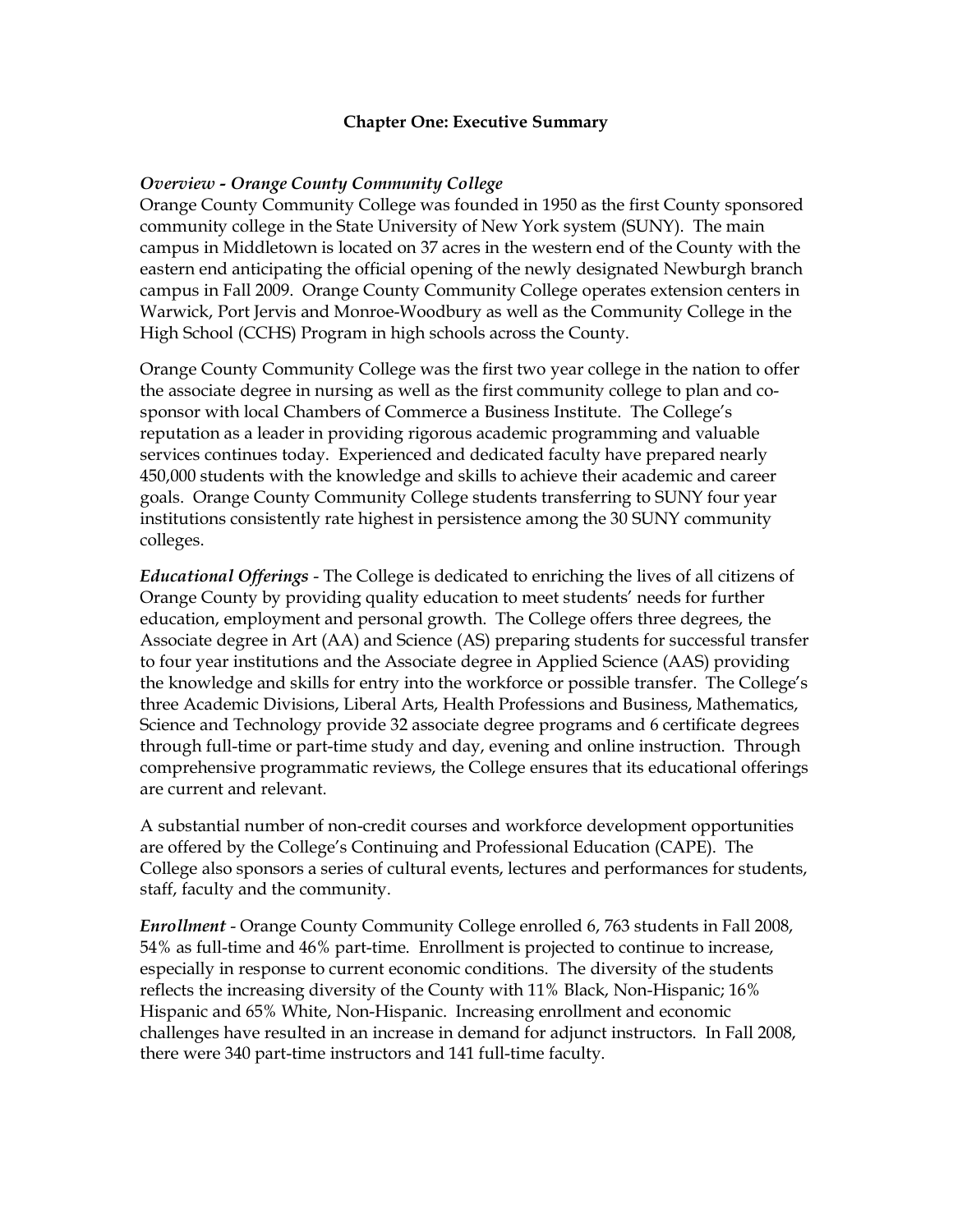As an open-enrollment institution, the College is challenged to serve the needs of an increasingly cultural, socio-economic and academically diverse student population. Recognizing the growing diversity, the College is committed to being an accessible and affordable academic institution. The College ensures student success by supporting students from admission to graduation through effective advising, counseling, career guidance and learning assistance services.

*Structure & Resources* Orange County Community College is governed by the State University of New York's Board of Trustees and supported by System Administration in Albany. The College's Board of Trustees consists of nine members appointed by the Orange County Executive and the Governor as well as a student member. The College President's Cabinet meets bi-weekly to review policies and procedures, discuss issues and initiatives, address concerns and make recommendations to assist the President in decision-making.

The College's active Governance system recommends policies, procedures and advisory opinions to the President concerning academic policies, standards, curriculum, staff development, planning, assessment, student affairs, recruitment and retention. The Executive Committee oversees the formation of committees and ensures that the charges of the 13 current Standing Committees are carried out.

Orange County Community College's funding for the general operating fund comes from three primary sources: student tuition revenues, Sponsor [Orange County] contribution, and New York State aid. In efforts to diversify funding sources and increase revenue, the College implemented a Capital Campaign in 2007. Additionally, the Grants Office actively seeks funds to support the strategic priorities that guide the College.

## *Preparation of the Periodic Review Report:*

This Periodic Review Report is the result of a collaborative and inclusive effort between the College's academic and administrative areas. Those playing a significant role in compiling the data and evidence of institutional progress on the recommendations made by the College and Middle States during the last decennial Self-Study include the College Cabinet, leaders in the College's Governance system, Chairs of the Planning and Budgeting for Institutional Effectiveness Committee and the Assessment Advisory Committee, representatives from the last Middle States Self-Study Steering Committee, and the Institutional Planning, Assessment and Research Office. Periodic Review Report Steering Committee members are listed on Page 10. Most importantly, the College community contributed to the development and review of the report by participating in open forums, providing feedback and reviewing drafts.

Developing the Periodic Review Report parallel with reviewing and revising the Strategic Plan provided the College the opportunity to document accomplishments and identify next steps in preparation for the 2014 Decennial Self-Study. Below is a summary of activities that were undertaken in preparing this report:

- Reviewed thoroughly College documents including:
	- ß *Orange County Community College's Middle States SelfStudy 2004 Report*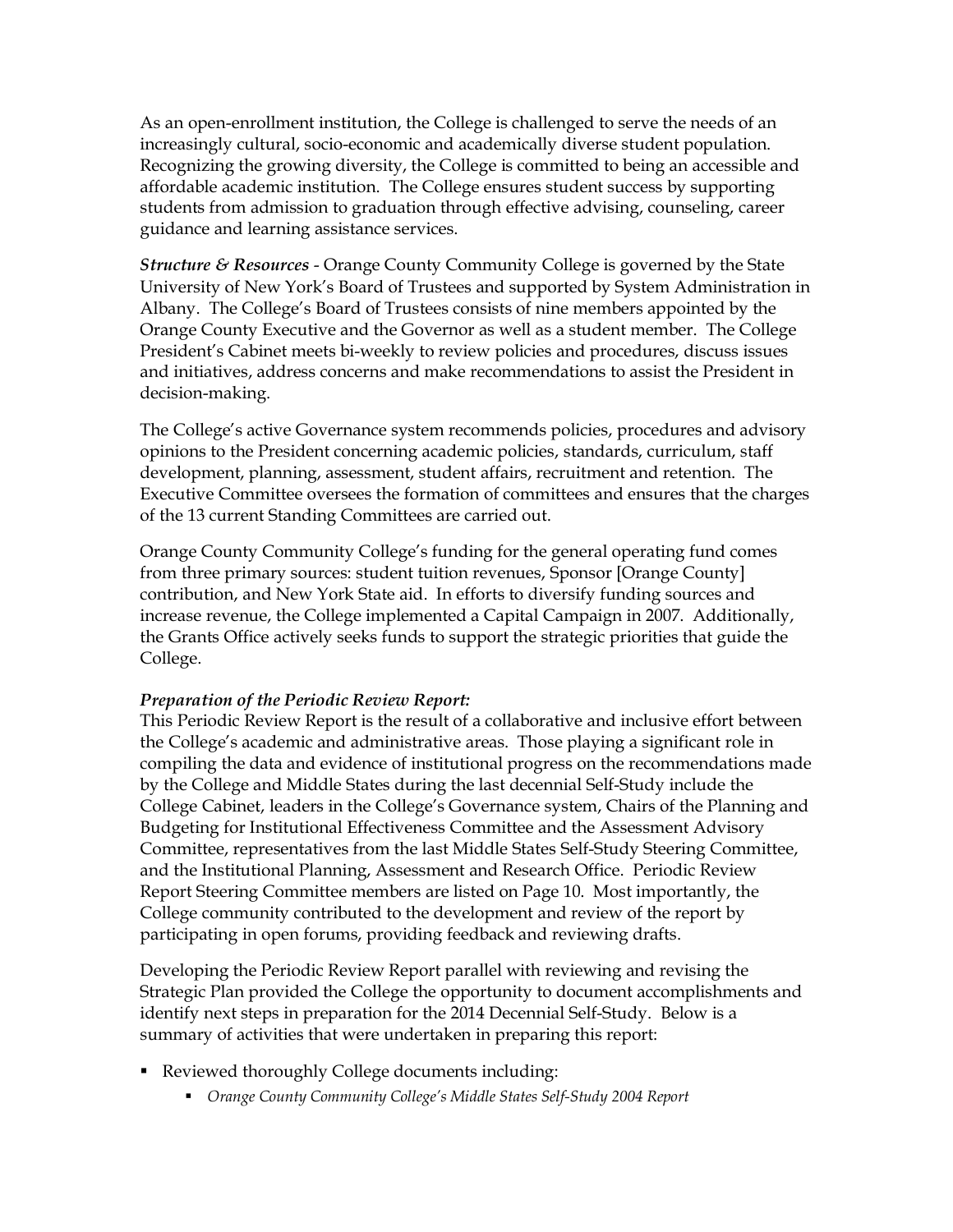- ß *Middle State SelfStudy Team's Recommendations 2004*
- ß *Orange County Community College's Monitoring Reports March 2006*
- ß *SUNY's Mission Review II Memorandum of Understanding*
- ß *Middle States Institutional Profile 2008*
- ß *Orange County Community College's Strategic Plan 20052010*
- ß *Academic Master Plan 20052010, IT Master Plan, Facilities Master Plan*
- ß *Planning, budgeting and assessment schedules, plans and findings*
- ß *Middle States Integrity Committee Recommendations*
- ß *Student Development Review Committee Report*
- ß Attended MSCHE's Periodic Review Report Workshop in December 2007
- **Presented to College Assembly Periodic Review Report preparation plan; College** Assembly received regular updates on progress of report
- **Presented results of Strategic Plan review to Board of Trustees during May 2008** retreat and updated BOT on Periodic Review Report progress
- ß Facilitated open forum in October 2008 for faculty and staff to share feedback on College's challenges, opportunities and strengths in preparation of PRR as well as for review and revision of Strategic Plan
- **•** Held working retreat on Periodic Review Report in December 2008, attended by College President, Interim Vice President for Academic Affairs, Associate Vice Presidents from each academic division, College Governance President and Institutional Planning Assessment and Research Officer
- Cabinet reviewed and commented on PRR draft
- **Presented College Assembly overview of PRR draft in April 2009. Faculty, staff and** students were invited to review [electronically available] draft of Periodic Review Report for comment
- **Held open forum to discuss draft of PRR in April 2009. Comments were gathered** and appropriately incorporated into final report of Periodic Review Report
- **Submitted Periodic Review Report to College's Board of Trustees for endorsement**

## *Summary of Institutional Changes & Developments:*

Since Orange County Community College's last decennial accreditation, several changes and developments are worth noting, particularly since they are relevant to Middle State accreditation Standards.

- ß The development and implementation of the College's *Strategic Plan and supporting Master Plans* including the Academic Master Plan, Facilities Master Plan, IT Master Plan and the Resource Development Plan have provided the College guidance and direction in fulfilling its mission and achieving its goals. The College is committed to furthering its linked planning, budgeting and assessment efforts in order to continue effective and efficient decision making.
- **The conversion to** *Banner* has impacted all College areas, including demanding extensive time and resources. The project is managed by the College's ITS Department with direction and guidance from the Banner Steering Committee whose members include the Admissions, Registrar, Business, Accounts Receivable, Financial Aid, Institutional Planning Assessment & Research as well as the Academic Affairs Office. Due to budget constraints the conversion of Human Resources and Institutional Advancement is on hold. The migration to Banner has benefited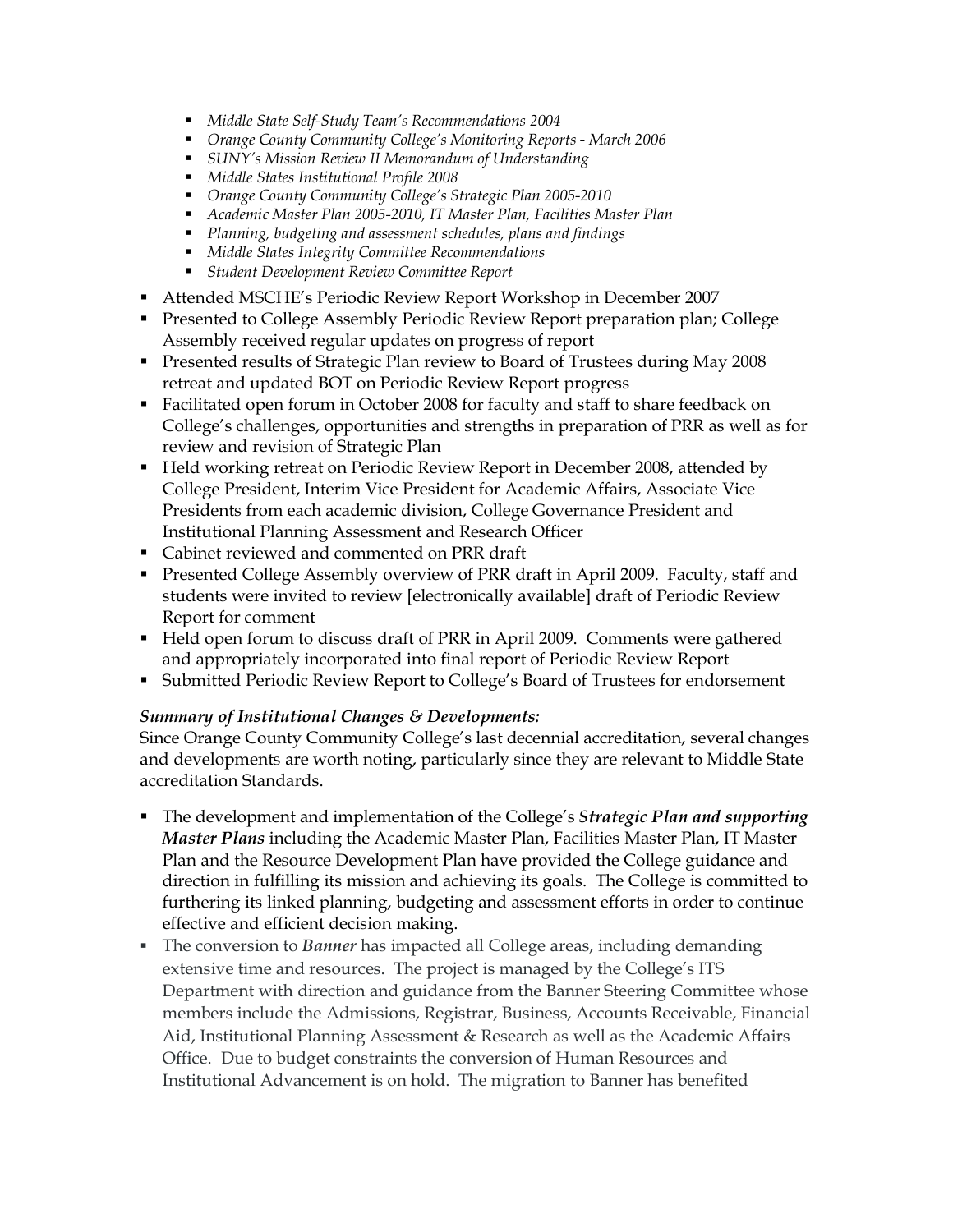students, faculty, and staff and addressed many of the recommendations made by the College and the Middle States Team.

- **The College's Student Development division, now titled** *Student Services***, has** experienced changes in organization and leadership largely resulting from findings and recommendations from the formal review of the Division completed in 2005. The Associate Vice President (AVP) for Enrollment Management position was created to oversee the Admissions and Registrar's Office. After a formal review of the departments' mission and goals, the priority of the Student Services Division is to finalize and implement the Enrollment Management Plan.
- ß The *Vice President for Academic Affairs* search is ongoing. The College is committed to searching for an academic leader to ensure the academic rigor of programs, create professional development opportunities for faculty and enhance services to support student success.
- **College-wide** *collaboration* and *communication* has improved significantly through an increase in the use of list serves, open and collaborative meetings and internal and external publications. The Director of Communications effectively manages the College's public and media relations, designs and coordinates publications and writes releases, features and articles.
- **Middle States Commission on Higher Education acknowledged receipt of approval** from SUNY and NYSED to include the *AS in Accounting and the AAS in Business Management* degree programs offered via distance learning within the scope of the College's accreditation.
- **The Office of Educational Partnerships** was formed to provide comprehensive coordination of all the College's activities related to external educational partnerships. The Office has facilitated 72 articulation agreements with four-year transfer institutions to provide students opportunities for academic progression.
- **The Center for Teaching and Learning** was created to promote excellence in teaching and learning for the College community through programs, services and resources in order to enrich student learning and success, enhance effective teaching methods and practices, promote collegiality and collaboration as well as to develop technological competence and creativity.
- **Example 3** *Learning Communities* have been developed through the collaboration of Academic Affairs and Student Services in an attempt to enhance student persistence through offerings that promote social and academic integration. The Learning Communities were designed for first time students placing into Basic Writing Skills II (WRT 040).
- **The SUNY Assessment Initiative including the assessment of student learning** outcomes in General Education and in the major has been successfully implemented. The College has completed three cycles of General Education assessment, conducted comprehensive reviews of its academic programs resulting in curricular changes and administered the Community College Survey of Student Engagement (CCSSE).
- ß An online *Planning and Initiative Prioritization (PIP) System* was developed and implemented to allow the College to link planning and budgeting activities. The PIP system is a comprehensive planning instrument that enhances transparency and collaboration. Modifications to the system will incorporate assessment fields to further link planning, budgeting and assessment activities.